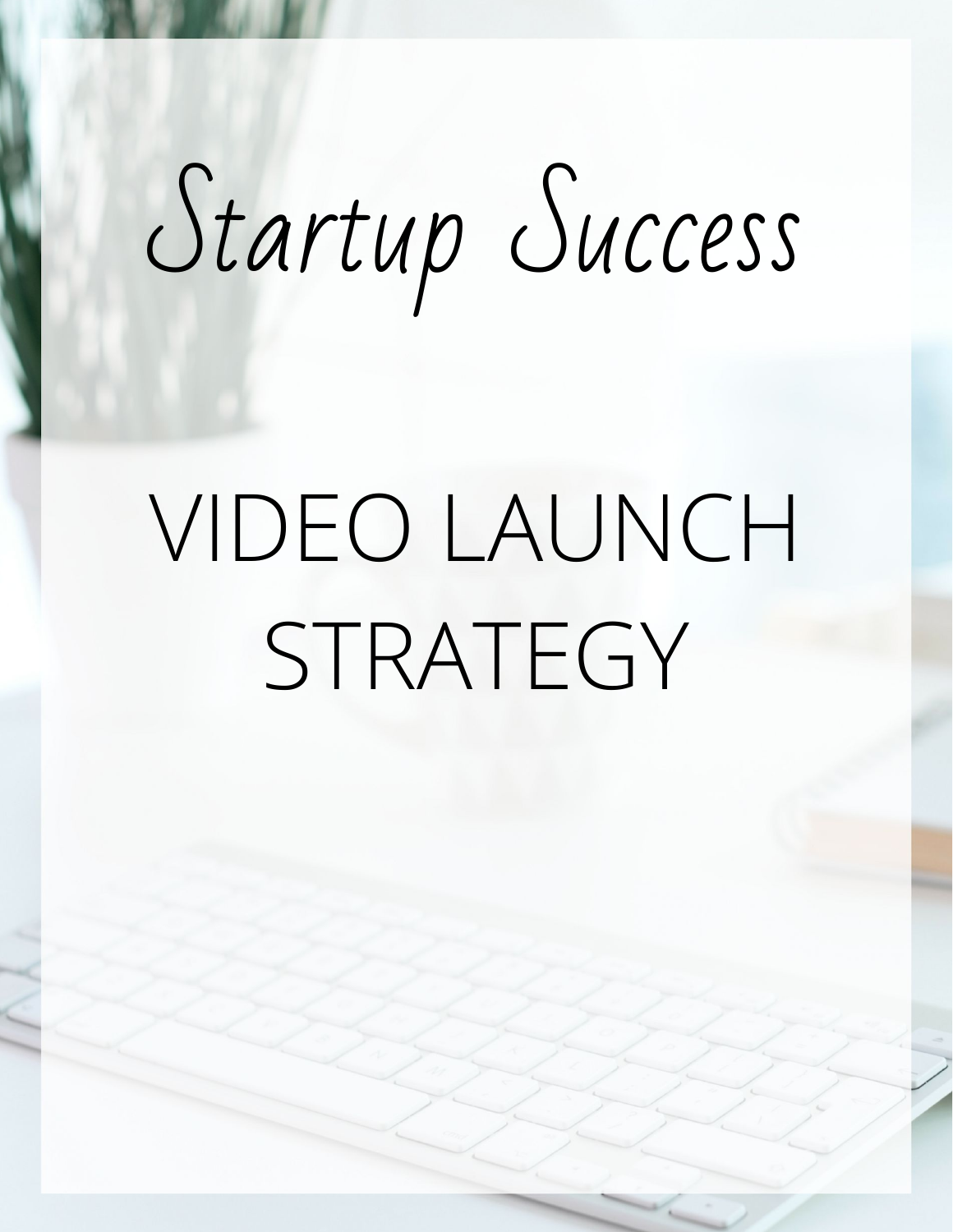Startup Success

## Four-Part Video Series Outline

#### **Video #1: Inspire**

*"Here's what's possible." This video gives them a reason to really be interested.*

1. Show the opportunity. Show/tell how their life will change with your product.

2. Position. Show/tell why they should listen to you.

3. Teach. It's important not to just go on and on about the opportunity; you have to deliver value.

4. Raise objections and either answer them or promise to answer them in upcoming videos. No matter what your offer is, there will be objections. You need to face them head on.

5. Foreshadow video #2. Let them know there's another video coming, and spark their desire by revealing some of the really cool stuff that they're going to learn in video #2.

6. Call to action. Ask for a comment below the video or on social media.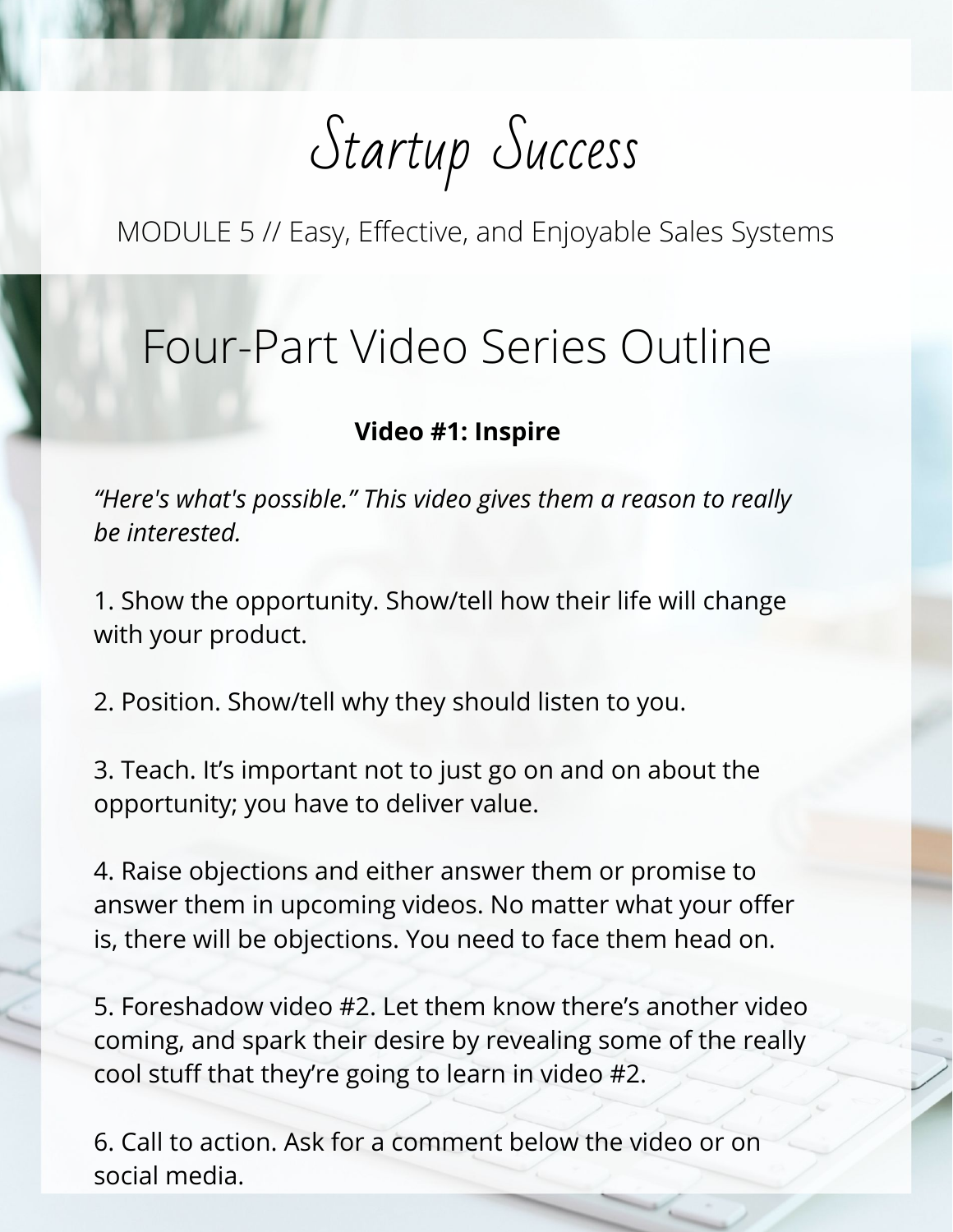Startup Success

### Four-Part Video Series Outline

#### **Video #2: Educate**

*"Here's what you need to do." Deliver value, show customers how to get results, and help them imagine actually getting those results for themselves.*

1. Thanks and recap. Thank people for their comments and questions on video #1, and then give a quick recap of what they've learned so far.

2. Recap the opportunity. You won't spend as much time as you did in the first video, but you need to quickly recap the opportunity. Don't ever assume that your prospect has seen or paid attention to or remembered video #1. Remember, they've got busy lives and your launch isn't nearly as important to them as it is to you.

3. Recap your positioning. You need to remind them who you are and why they should listen to you. But don't take too long with this—do it quickly.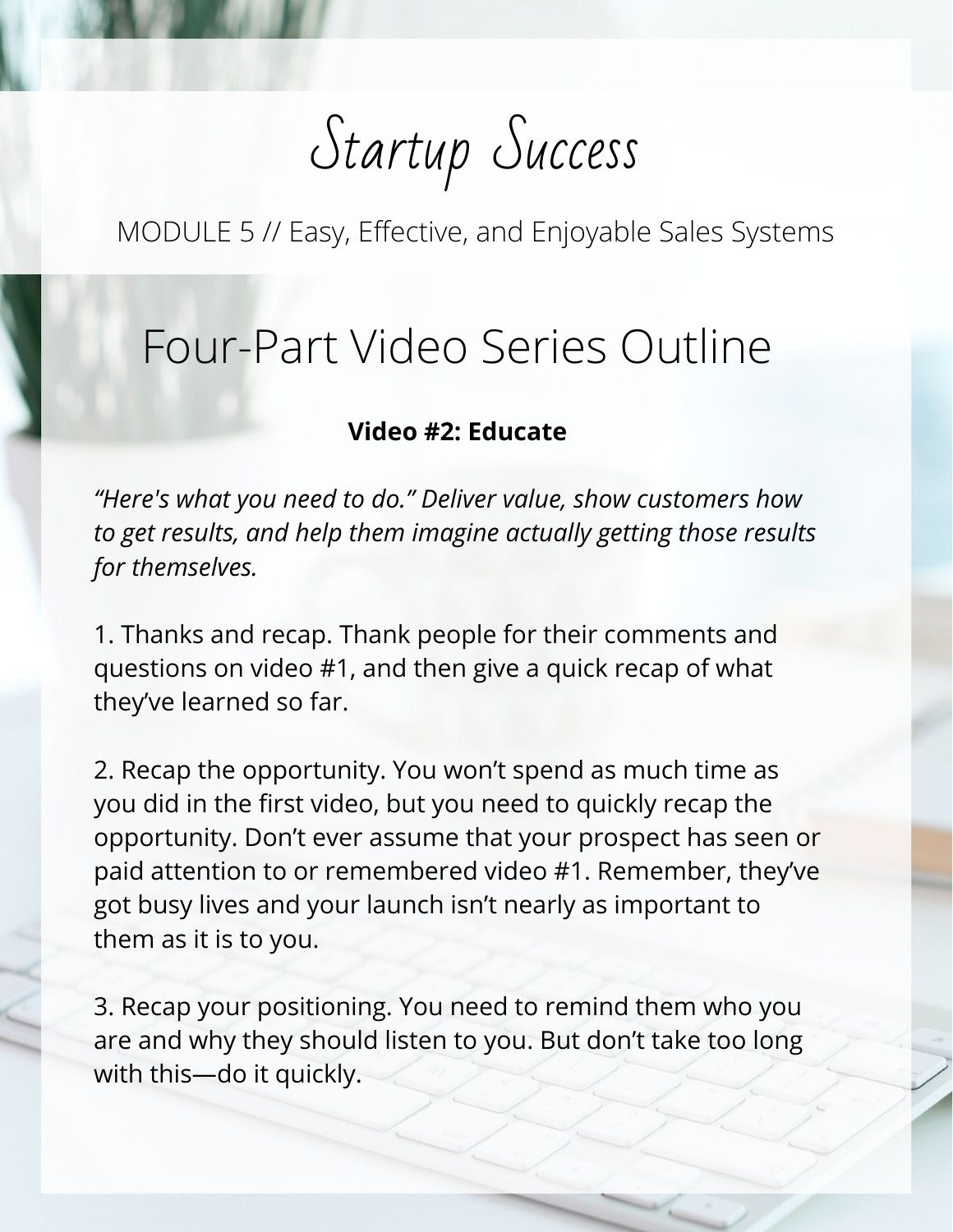Startup Success

## Four-Part Video Series Outline

4. Teach them what they need to do, and present a case study. Give plenty of detail, so that they can actually see themselves doing it.

5. Address objections. Talk about the top two or three objections and answer them. You want to go after your prospects' big objections to the change or transformation that you're promising.

6. Foreshadow video #3. You need to let them know you have another video coming soon. Build some anticipation for it by telling them a little about what you're going to teach in that video.

7. Call to action. Ask for a comment on the video or on social media.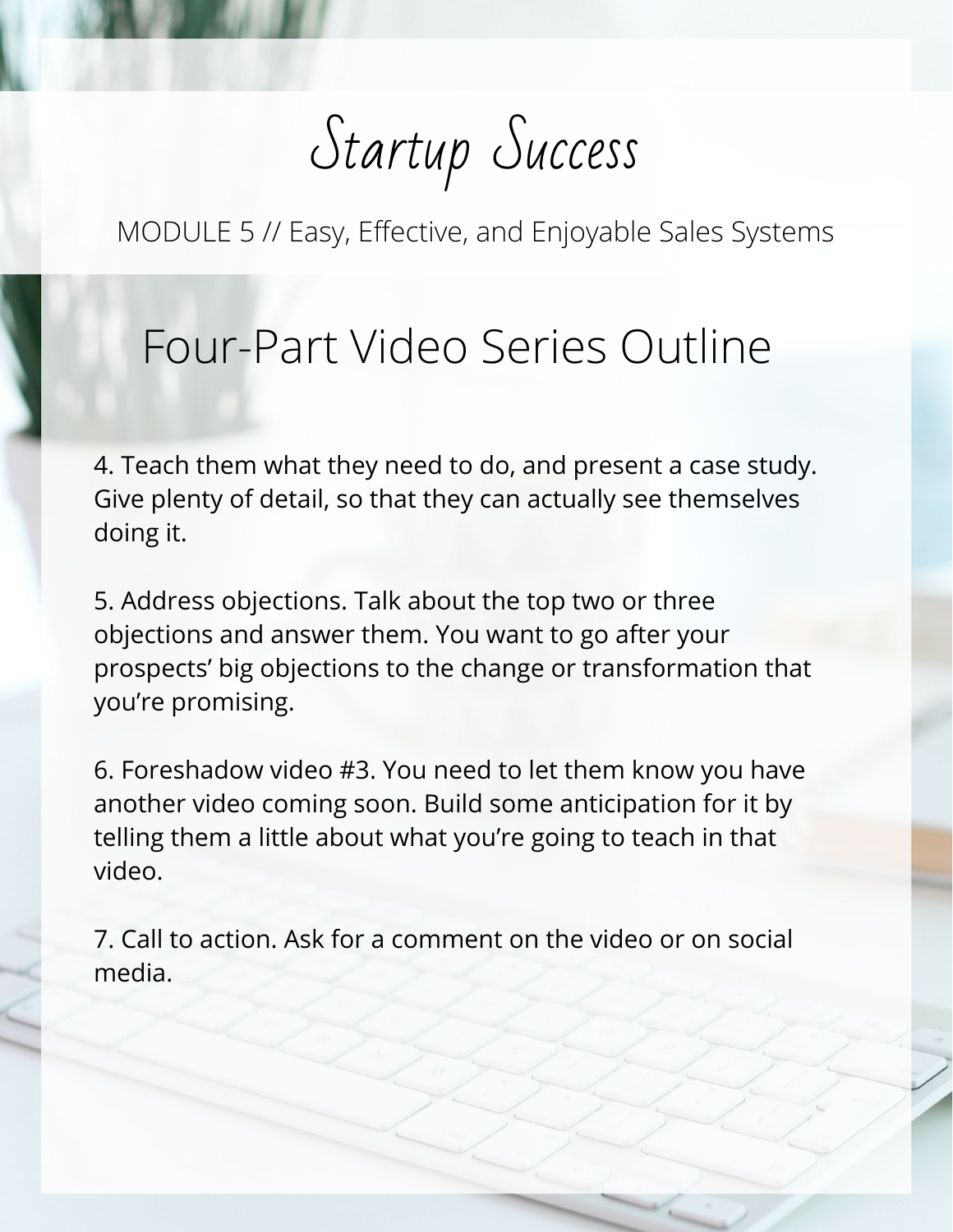Startup Success

#### Four-Part Video Series Outline

#### **Video #3: A Problem and a Solution**

*"What could hold you back, and how to overcome"*

1. Express thanks and excitement. Thank your viewers for their comments and questions from video #2. Tell them how excited you are and how excited all your viewers are. (And if you did a good job in videos #1 and #2, then your viewers WILL be getting excited.)

2. Quickly recap the opportunity and your positioning. Don't assume they remember (or even saw) your first two videos—briefly describe the opportunity, and remind them who you are and why they should listen to you. Don't take too long with this—move through it quickly.

3. Possibly present a short Case Study.

4. Answer the top questions and doubts people have about why this would work.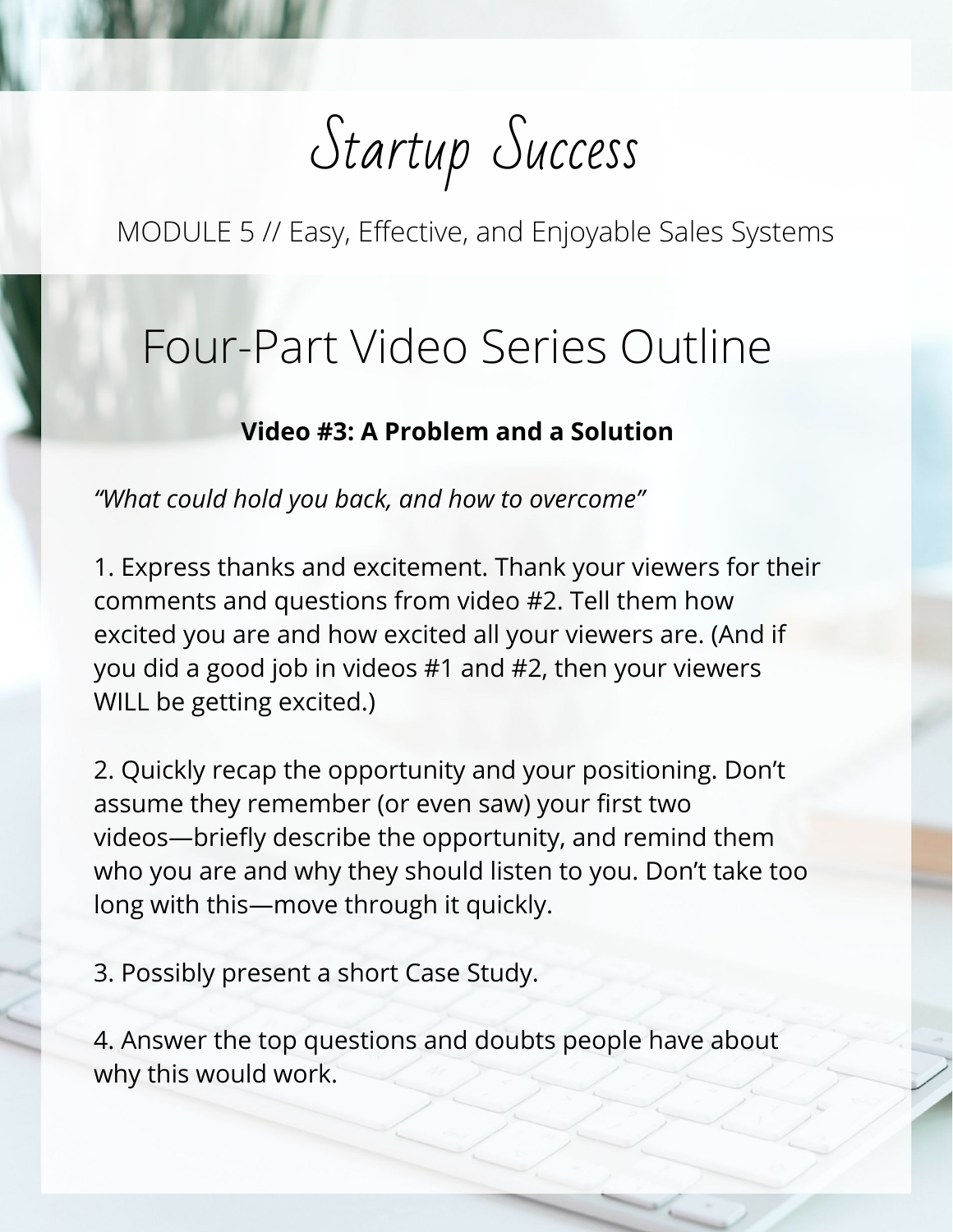Startup Success

### Four-Part Video Series Outline

5. Explain the big view and how to make it happen. This is where you step back and look at what's really possible. What's the ultimate transformation or change that your prospect can have in their life if they buy your product? Look at it from all angles and project out into their future.

6. Problem. Share one big thing that could get in the way of their success.

7. Solution. Present your product as the solution, and explain how it will overcome the problem.

8. Seed the scarcity of your launch offer. This isn't the main point of the video, but by mentioning it now you'll generate anticipation.

9. Call to action. Ask for a comment on the video or on social media.